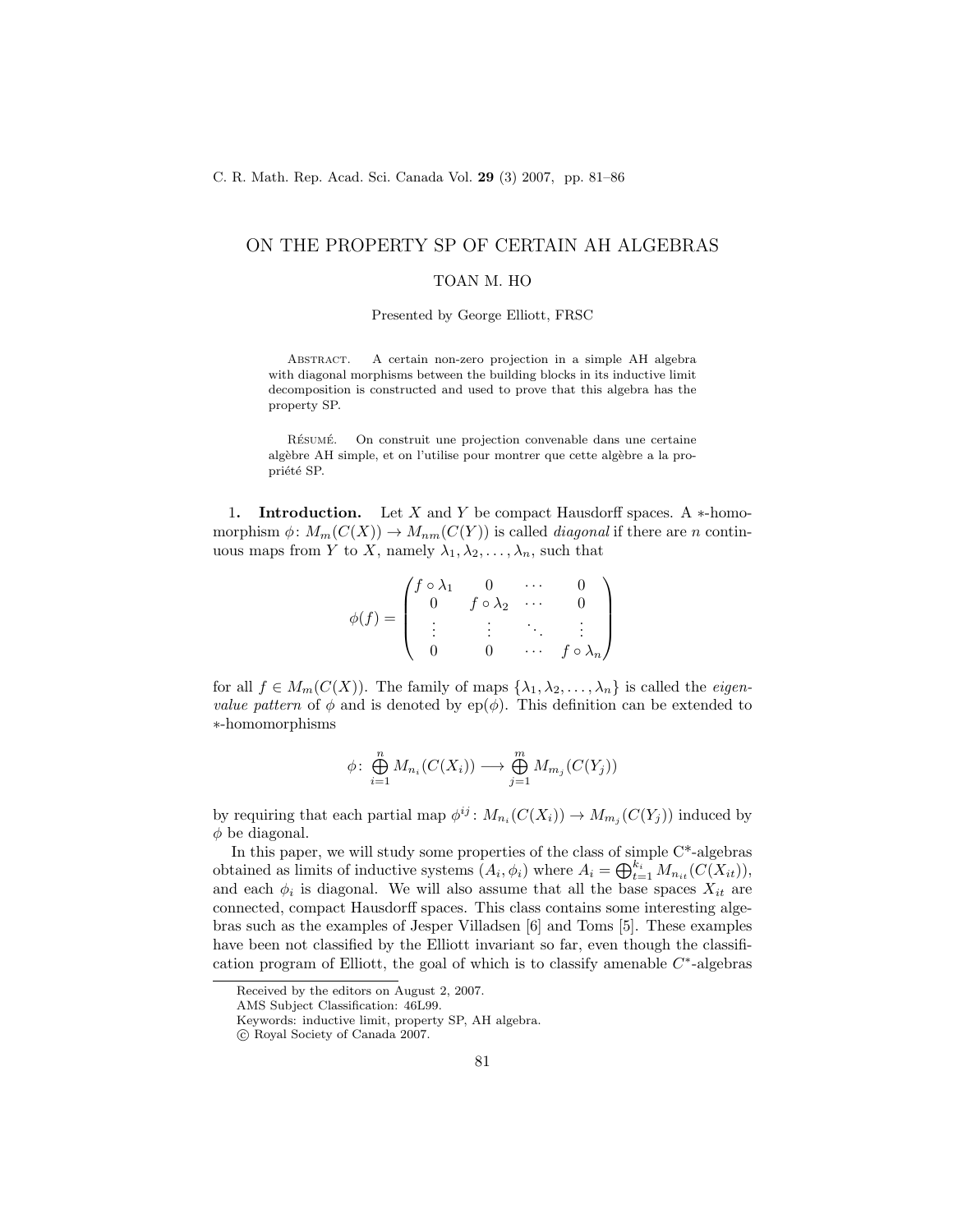by their K-theoretical data, has been successful for many classes of  $C^*$ -algebras, in particular for simple AH algebras with (very) slow dimension growth.

A property which is weaker than real rank zero is the property SP. This property has been studied by Rørdam [4], Huaxin Lin [3], and others. Rørdam [4] constructed a simple AH algebra with the property SP, but real rank not equal to zero. However, one can see that many simple AH algebras with the property SP do not have real rank zero by using either Theorem 3.2 or Theorem 3.5 below. In this paper, we will construct a non-zero projection in an algebra in the class under consideration and use it to prove Theorem 3.2. The existence of a projection in a simple AH algebra with slow dimension growth but no assumption of the maps between the building blocks in the limit, which was constructed in [2], can be also used to prove that such an algebra has the property SP (Theorem 3.5).

2. A Rank One Projection. Let  $X$  be a connected, compact Hausdorff space throughout.

LEMMA 2.1. Let h be a self-adjoint, diagonal element of  $M_n(C(X))$ . If h is nowhere zero, then there exists a rank one projection p in  $M_n(C(X))$  such that the range of  $p(x)$  is a subspace of the range of  $h(x)$  for every x in X. In particular, if  $a \in M_n(C(X))$  and  $ah = 0 = ha$ , then  $ap = 0 = pa$ .

PROOF. Suppose that

$$
h = \begin{pmatrix} f_1 & 0 & \cdots & 0 \\ 0 & f_2 & \cdots & 0 \\ \vdots & \vdots & \ddots & \vdots \\ 0 & 0 & \cdots & f_n \end{pmatrix},
$$

where  $f_1, f_2, \ldots, f_n$  are real-valued, continuous functions on X with

$$
\sum\nolimits_{i=1}^nf_i^2(x)\!>0
$$

for all  $x \in X$ . Let  $v(x)$  denote the vector  $(f_1(x), f_2(x), \ldots, f_n(x))^T$  for every x in X. Let  $p(x)$  denote the projection on  $\text{Span}(v(x))$  (in  $\mathbb{C}^n$ ) for every x in X. That is,  $p = \frac{1}{|v|^2} vv^T$ . Then p is a projection in  $M_n(C(X))$  and satisfies the requirements.  $\square$ 

If  $a \in M_n(C(X))$  is invertible, then so is  $a(x)$  (*i.e.*,  $det(a(x)) \neq 0$ , for every  $x \in X$ ). The converse is still true.

LEMMA 2.2. Let a be a non-invertible element of  $M_n(C(X))$  and  $\epsilon$  be any positive number. There exist a non-empty open subset  $U$  of  $X$ , an element  $b$ in  $M_n(C(X))$ , and permutation matrices u, v in  $M_n$ , such that all the functions in the first row and the first column of b vanish on U and  $\|u\|$   $\leq \epsilon$ . Furthermore, if a is positive, then b can be chosen to be positive and v to be equal to  $u^*$ .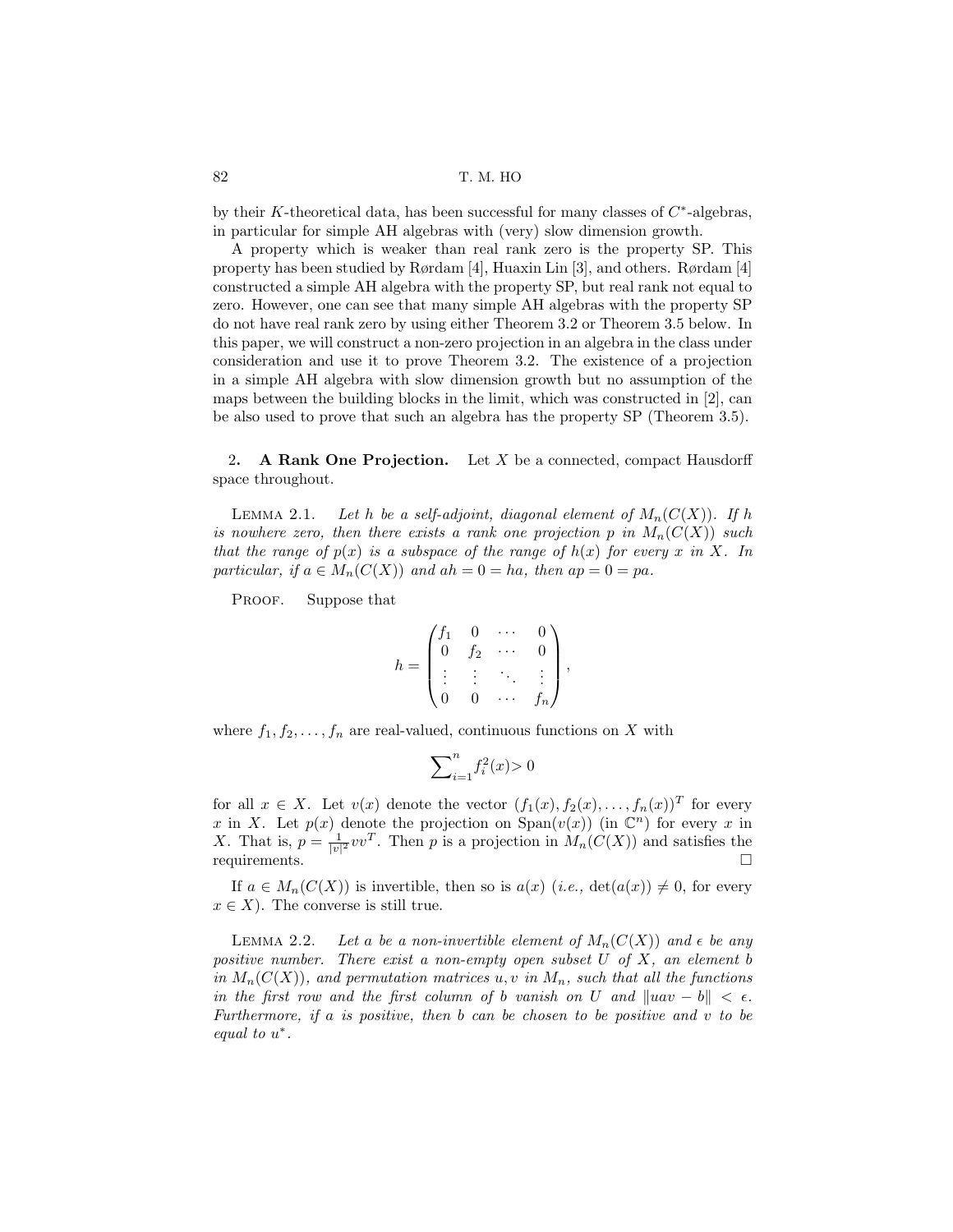**PROOF.** Since a is not invertible, there is a point, say  $x_0 \in X$ , such that  $\det(a(x_0)) = 0$ . There are permutation matrices u and v in  $M_n$  such that the first row and the first column of  $ua(x_0)v$  are zero (if  $a(x_0)$ ) is self-adjoint, then we may choose  $v = u^*$ ). Let us denote by  $(a_{ij})$  the matrix uav in  $M_n(C(X))$ . Set

$$
U = \bigcap_{i=1}^{n} a_{1i}^{-1}(J) \cap a_{i1}^{-1}(J), \text{ where } J = \left(\frac{-\epsilon}{4n}, \frac{-\epsilon}{4n}\right).
$$

Using Urysohn's lemma, choose a continuous function, denoted by  $\delta$ , from X to [0, 1] which vanishes on  $\overline{U}$  and is equal to 1 on the complement of

$$
\bigcap_{i=1}^n a_{1i}^{-1}\Big(\frac{-\epsilon}{2n}, \frac{-\epsilon}{2n}\Big) \cap a_{i1}^{-1}\Big(\frac{-\epsilon}{2n}, \frac{-\epsilon}{2n}\Big).
$$

Denote by  $b_{ij}$  the function  $\delta a_{ij}$  whenever either  $i = 1$  or  $j = 1$ , and  $a_{ij}$  otherwise. The matrix  $b = (b_{ij})$  is in  $M_n(C(X))$ , and satisfies the requirements.

LEMMA 2.3. Let  $\epsilon$  be a positive number and A be a simple inductive limit of  $A_i = M_{n_i}(C(X_i))$  with injective and diagonal morphisms  $\phi_i: A_i \to A_{i+1}$ . Suppose that a is a non-invertible element of  $A_i$  for some positive integer i. Then there exist permutation matrices  $u, v$  in  $M_{n_i}$ , an integer  $j \geq i$ , an element b of  $A_j$  and a rank one projection p in  $A_j$ , such that  $\|\phi_{ij}(uav) - b\| < \epsilon$ , and  $bp = 0 = pb$ . Furthermore, if a is positive, b may also be chosen to be positive and  $v$  to be equal to  $u^*$ .

PROOF. By Lemma 2.2, there exist a non-empty open subset  $U$  of  $X_i$ , an element b' in  $A_i$  and permutation matrices  $u, v$  in  $M_{n_i}$  (with  $u^* = v$  and b' positive if a is positive) such that  $\|uav - b'\| < \epsilon$ , and  $b'(x)e_{11} = 0 = e_{11}b'(x)$ ,  $\forall x \in U$ , where  $(e_{ij}, 1 \le i, j \le n)$  is the canonical system of matrix units of  $M_{n_i}$ . Take a point  $x_0 \in U$  and a continuous function f from  $X_i$  to [0, 1] such that  $f(x_0) = 1$ and f vanishes outside U. Set  $h' = e_{11} \otimes f$ . Then  $h'$  is a non-zero, self-adjoint, diagonal element of  $A_i$  and  $h'b' = 0 = b'h'$ . Since A is simple, by [2, Proposition 2.1], there is an integer  $j \geq i$  such that  $h = \phi_{ij}(h')$  is nowhere zero. Let b be  $\phi_{ij}(b')$ . Then  $||b - \phi_{ij}(uav)|| < \epsilon$  and  $bh = 0 = hb$ . By Lemma 2.1, there exists a rank one projection p in  $A_j$  such that  $bp = 0 = pb$ .

3. Application. The following is an application of the existence of rank one projections discussed in Section 2.

The Property SP. We begin this section by recalling the definition of the property SP.

DEFINITION 3.1. A  $C^*$ -algebra A is said to have the property SP if every non-zero hereditary  $C^*$ -subalgebra has a non-zero projection.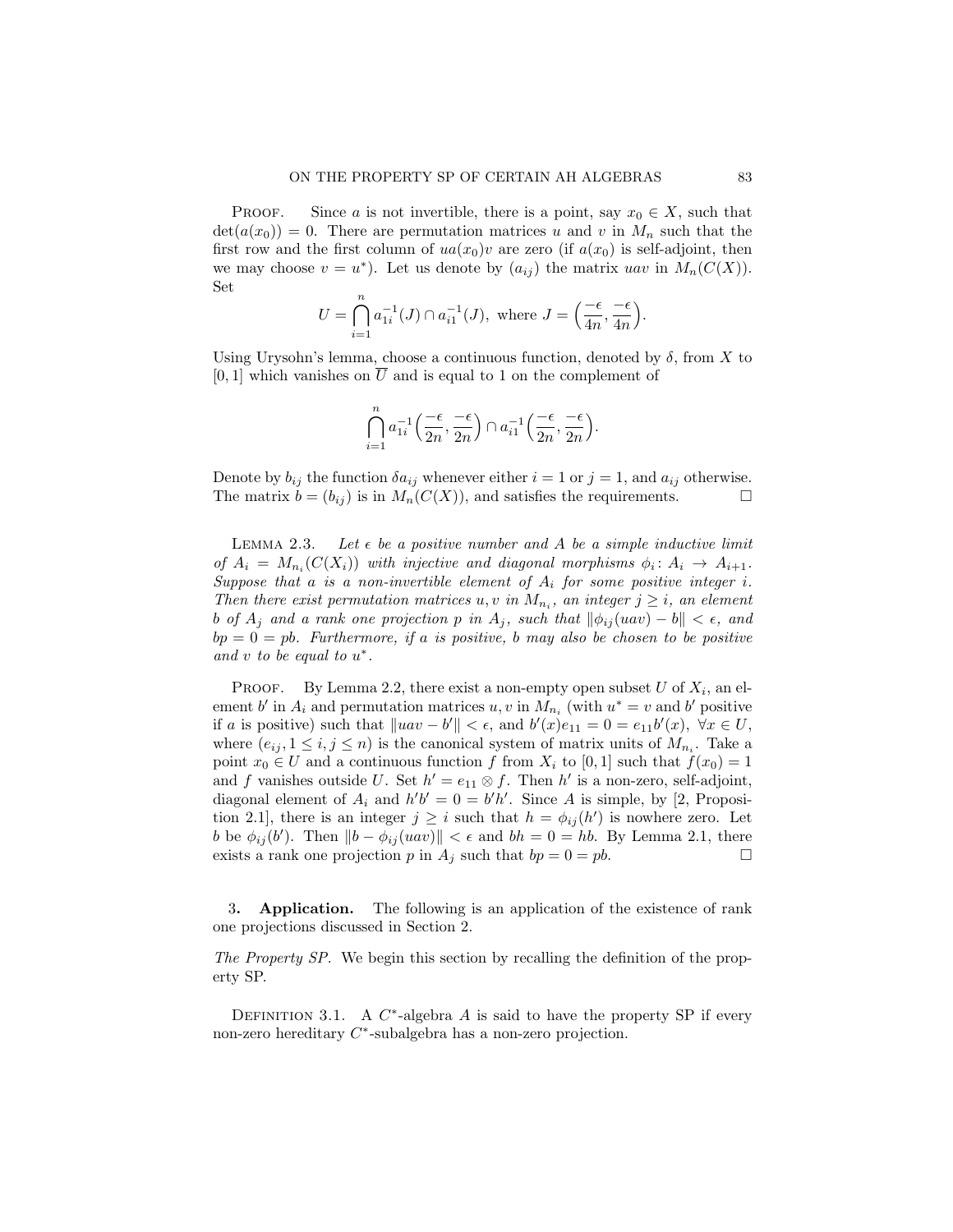84 T. M. HO

It is well known that every hereditary subalgebra of a  $C^*$ -algebra with real rank zero contains an approximate unit consisting of projections. In particular, such a  $C^*$ -algebra has the property SP. The converse does not hold. Counterexamples can be obtained from either Theorem 3.5 or Theorem 3.2.

THEOREM 3.2.  $\underline{\lim}(A_i, \phi_i)$  be a simple  $C^*$ -algebra, where

$$
A_i = \bigoplus_{i=1}^{k_i} C(X_{it}) \otimes M_{n_{it}}, i = 1, 2, 3, \dots
$$

If the morphism from  $A_i$  to  $A_{i+1}$  in the inductive limit is diagonal for every i, then A has the property SP.

To prove Theorem 3.2, we need the following lemma.

LEMMA 3.3. Let  $B = \lim_{h \to 0} (B_i, \phi_i)$  be the inductive limit of a sequence of  $separable C^* - algebras. Suppose that for any positive element a in B<sub>i</sub>, there is$ a positive integer  $j \geq i$  and a projection p in  $B_j$  such that the image of p in B (denoted by  $\phi_{j\infty}(p)$ ) is non-zero and  $\|\phi_{ij}(a)p - p\| < 1/8$ . Then B has the property SP.

**PROOF.** Let  $H$  be a non-zero hereditary subalgebra of  $B$ . Since  $B$  is separable, there is a non-zero positive element x in B which generates  $H$ . We want to show that  $H = \text{Her}(x)$  contains a non-zero projection. Since  $\text{Her}(x)$  is the same as Her $(x/\|x\|)$ , we may assume that  $\|x\| = 1$ . There is an a in  $B_i$ , for some *i*, such that  $||x - \phi_{i\infty}(a)|| < \frac{1}{8}$ . By the hypothesis, there is an integer  $j \geq i$ and a projection p in  $B_j$  such that  $\phi_{j\infty}(p)$  is non-zero and  $\|\phi_{ij}(a)p - p\| < 1/8$ . Hence,  $||x\phi_{j\infty}(p) - \phi_{j\infty}(p)|| < 1/4$ . This implies that

$$
\|x\phi_{j\infty}(p)x-\phi_{j\infty}(p)\|<\|\phi_{j\infty}(p)-x\phi_{j\infty}(p)\|+\|x\phi_{j\infty}(p)-x\phi_{j\infty}(p)x\|<\tfrac14.
$$

So  $\frac{1}{2}$  is not in, and is less than the supremum of, the spectrum of  $x\phi_{j\infty}(p)x$ . Therefore,  $\chi_{\left[\frac{1}{2},\infty\right]}(x\phi_{j\infty}(p)x)$ , the spectrum projection of  $x\phi_{j\infty}(p)x$  on  $\left[\frac{1}{2},\infty\right]$ , is a non-zero projection in A. Since,  $x\phi_{j\infty}(p)x \in \text{Her}(x)$ , this projection is in  $\text{Her}(x).$ 

We also need the following fact.

PROPOSITION 3.4. Let  $\epsilon$  be any positive number and a, b be two positive elements of  $C^*$ -algebras A, B, respectively. If a non-zero projection p in A satisfies  $\|ap - p\| < \epsilon$ , then  $\|(a + b)p - p\| < \epsilon$  in  $A \oplus B$ .

PROOF. The remark is obvious, since  $pb = 0$ .

PROOF OF THEOREM 3.2. We may assume that all the maps  $\phi_i$  are injective. Let a be a non-zero positive element of  $A_i$  and  $\epsilon$  be any positive number. We want to find a non-zero projection as in the statement of Lemma 3.3. By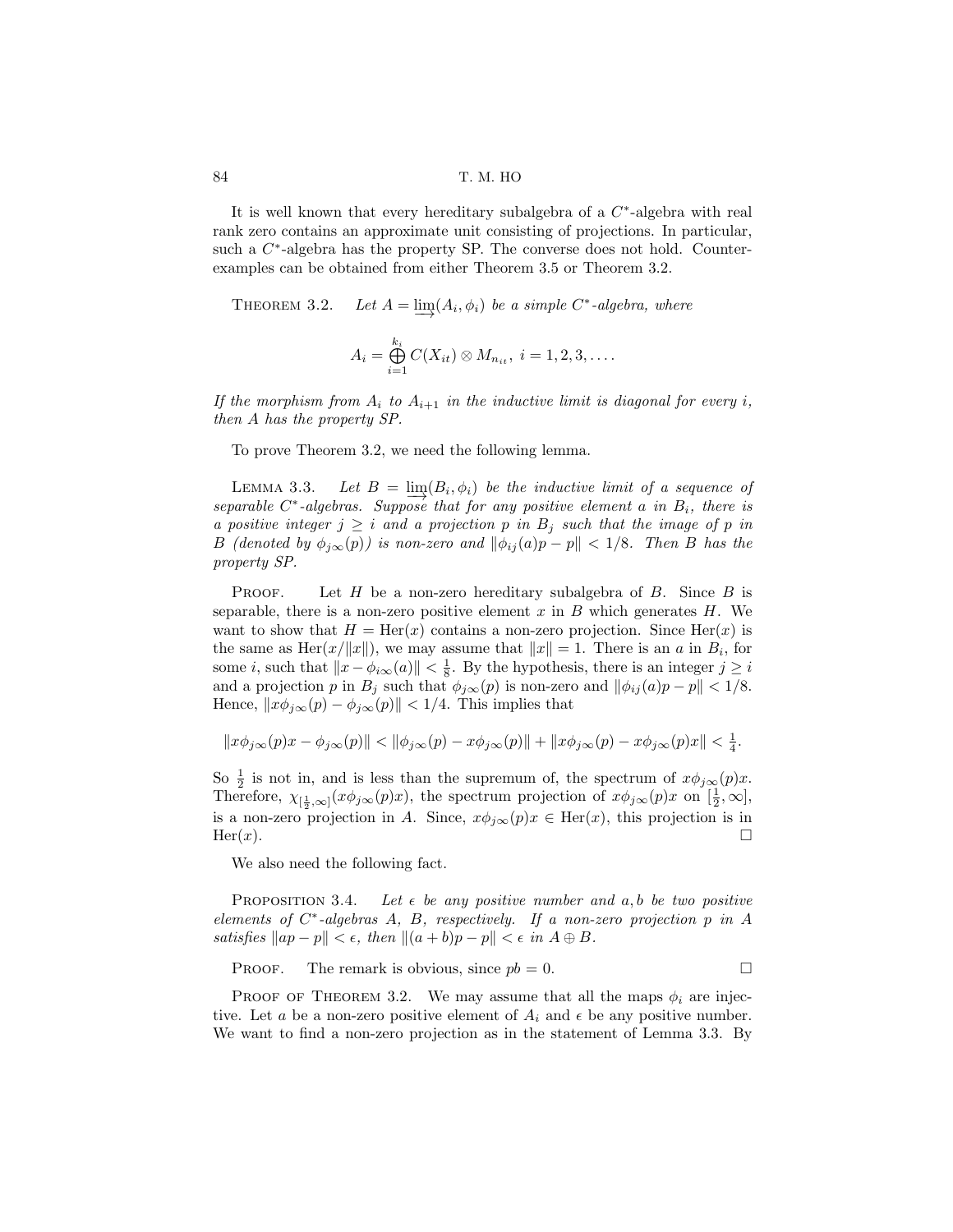Proposition 3.4, we may assume that  $A_j$  has only one summand for every  $j \geq i$ , that is,  $A_j = M_{n_j}(C(X_j))$ . With the notation  $a' = \frac{a}{\|a\|}$ ,  $1 - a'$  is positive and not invertible in  $A_i$ . By Lemma 2.3, there exist a permutation matrix u in  $M_{n_i}$ , an integer  $j \geq i$ , an element b in  $A_j$  and a rank one projection p in  $A_j$  such that  $\|\phi_{ij}(u(1-a')u^*)-b\| < \epsilon$ , and  $bp = 0 = pb$ . Hence,  $\|p\phi_{ij}(u(1-a')u^*)\| < \epsilon$ , and so  $||p(1 - \phi_{ij}(ua'u^*))|| < \epsilon$ . Replacing a' by  $\frac{a}{||a||}$ , we obtain

$$
||q\phi_{ij}(a) - q|| < ||a||\epsilon,
$$

where  $q = \phi_{ij}(u^*)p\phi_{ij}(u)$ . By Lemma 3.3, A has the property SP if we choose  $\epsilon < \frac{1}{8||a||}$ , which is applicable.

Without the assumption of diagonal morphisms in some inductive limit decomposition of the algebra, we might need the assumption of dimension growth of these algebras as the following theorem.

THEOREM 3.5. If  $B$  is a simple  $AH$  algebra with slow dimension growth (the ∗-homomorphisms between the building blocks in its inductive limit decompositions need not be diagonal), then B has the property SP.

NOTATION 3.6. Let us recall the following notation from  $[1]$ . If B is a  $C^*$ -algebra and a, b are positive elements of B, then we write  $a \prec b$  if there is a positive element  $c \in B$  such that  $ac = a$  and  $bc = c$ . In particular, if this relation holds, then  $ab = a$ .

PROOF OF THEOREM 3.5. Let a be any non-zero positive element of  $B_i$ . Then we can find a non-zero positive element h in  $B_i$  such that  $h \prec a$ . By [1, Lemma F], there is an integer  $j \geq i$  such that rank  $\phi_{ij}^t(h)(x) \geq \dim X_{jt} + 1$ , for every  $t = 1, 2, \ldots, k_j$  and all  $x \in X_{jt}$ . By [1, Lemma C], there is a projection p in  $B_j$  such that  $p \prec \phi_{ij}(h)$  and  $\dim p \ge \text{rank } \phi_{ij}^t(h)(x) - \frac{1}{2}(\dim X_{jt} + 1) > 0$ . Thus, p is non-zero and  $p\phi_{ij}(a) = p$ . By Lemma 3.3, B has the property SP.  $\Box$ 

Note that in the proof of Theorem 3.5, we use the existence of the projection which was constructed in [1] and the construction depends on the dimension of the spectra of the building blocks in the inductive limit decomposition of a simple AH algebra, while it is not the case in our construction of the rank one projection in Section 2 and that is why we have no assumption of the dimensions in the statement of Theorem 3.2.

Acknowledgements. The author would like to thank Professor George Elliott for his suggestion of this problem and for many discussions. Special thanks are due to Professor Andrew Toms for his comments and reading the script. Thanks are also due to Dr. Zhuang Niu, Dr. Ivanescu Cristian and Dr. Hanfeng Li for many helpful discussions.